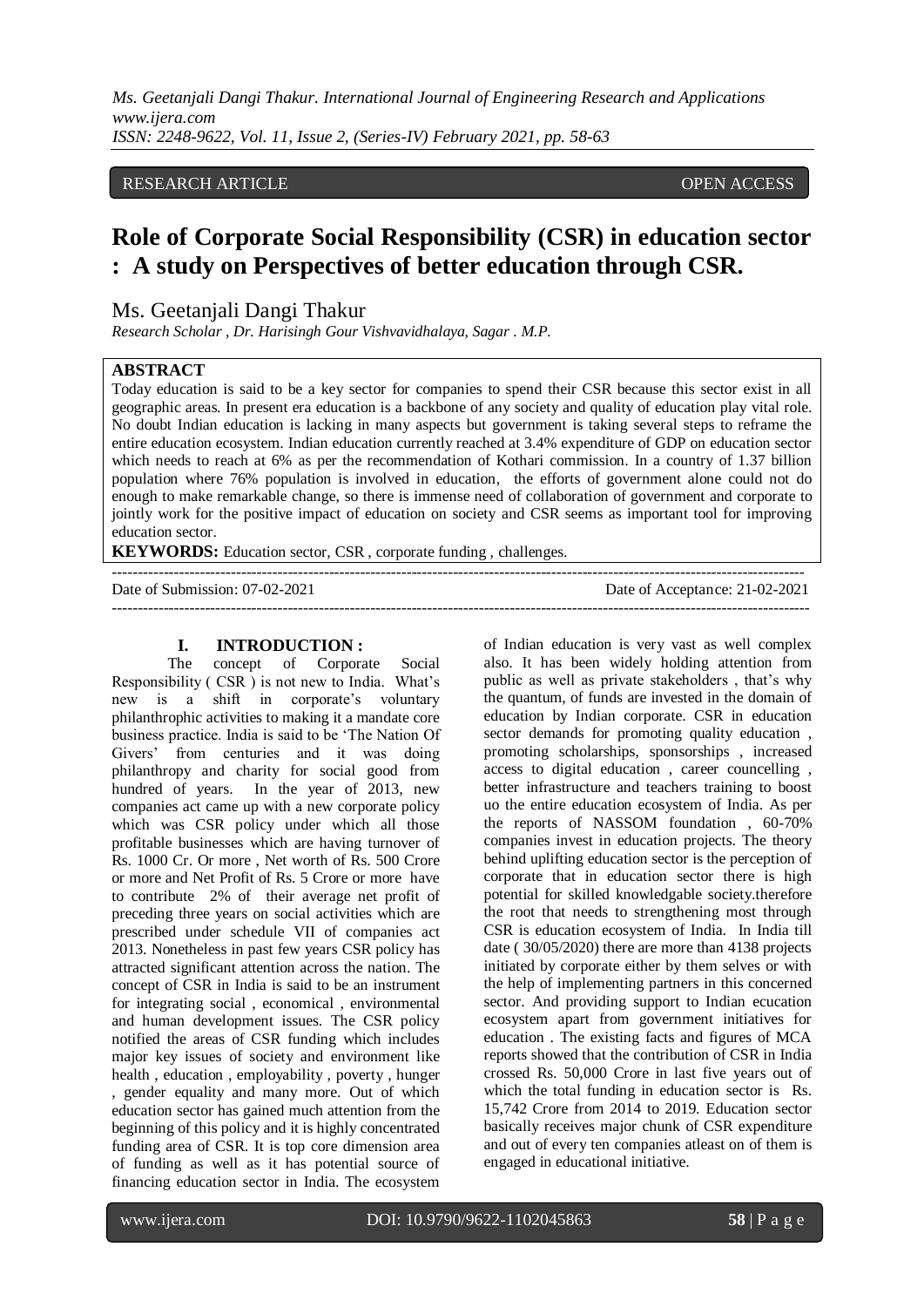#### **OBJECTIVES OF THE STUDY :**

- To examine the status of CSR in education sector in India.
- $\triangleright$  To evaluate the top CSR initiatives and strategies in education sector.
- $\triangleright$  To study the key issues and challenges in education sector.

#### **II. RESEARCH METHODOLOGY :**

This paper is analytical in nature and it is based on secondary data. Basically the practices on CSR are conducted in various areas but education sector is selected for the purpose of this study as it is highly concentrated funding area as well as priority sector for corporates CSR fundings. The major chunk of total CSR goes to this sector only. Under this study role and contribution towards educational ecosystem is highlighted. The relevant data for this paper is collected from national CSR portal , ngobox organisation , CSRbox , nseinfo base and from other reliable sources. The data under this paper is processed as per the requirements of the study.

#### **NEED OF CSR IN EDUCATION SECTOR :**

The mandate CSR in companies act 2013 has opened the doors for corporate to create positively impact society and to make good relation with the stakeholders .In CSR education sector is one of the most beneficiary thing which will result in improved funding for the educational institutions. Apart from the various developmental sectors of India , there is still a darkest phase prevailing in India where more than 8 Crore childrens are being forced to work instead of going to school/college or even after being educated 11.4% students are unemployed. The drop out rate or the reason behind such conditions is lack of quality education and skill development education in India. In last five years education sector received huge amount of funding from government as education budget and from corporates through CSR. The role of government and organisations in education ecosystem is too crucial and complex but looking towards the funding and initiative trends , the collaborative or joint hands of public policy and CSR policy is ray of hope for fulfilling the dream of offering quality education to Indians.

**Table – 1 Contribution to education sector through CSR** 

| Year         | $\tilde{}$<br>Expenditure (In Crores) |
|--------------|---------------------------------------|
| 2014-15      | 2224                                  |
| 2015-16      | 2804                                  |
| 2016-17      | 2643                                  |
| 2017-18      | 3406                                  |
| 2018-19      | 3540                                  |
| <b>Total</b> | 14,617                                |

(Source: Csrbox.org)

As the education sector receives lion's share in CSR funding from very first year of policy implementation. The above table shows the five year contribution of CSR in education sector . The total CSR spending of last five years is more than 52,533 Crore out of which education sector attracted more than Rs. 15,742 crore followed by healthcare sector Rs. 9,093 Crore. As per the reports of published by ngobox.org , education and skill development sector have increased by 50% from 2014-2019 which comes to more than Rs. 14,617 Crore.

| Table-2<br>Contribution to education sector through government budgets |                               |  |  |  |
|------------------------------------------------------------------------|-------------------------------|--|--|--|
| Year                                                                   | Education budget (In billion) |  |  |  |
| 2014-15                                                                | 276.56                        |  |  |  |
| 2015-16                                                                | 422.19                        |  |  |  |
| 2016-17                                                                | 723.94                        |  |  |  |
| 2017-18                                                                | 818.68                        |  |  |  |
| 2018-19                                                                | 850.1                         |  |  |  |
| <b>Total</b>                                                           | 3091.47                       |  |  |  |

(Source: mhrd.gov.in )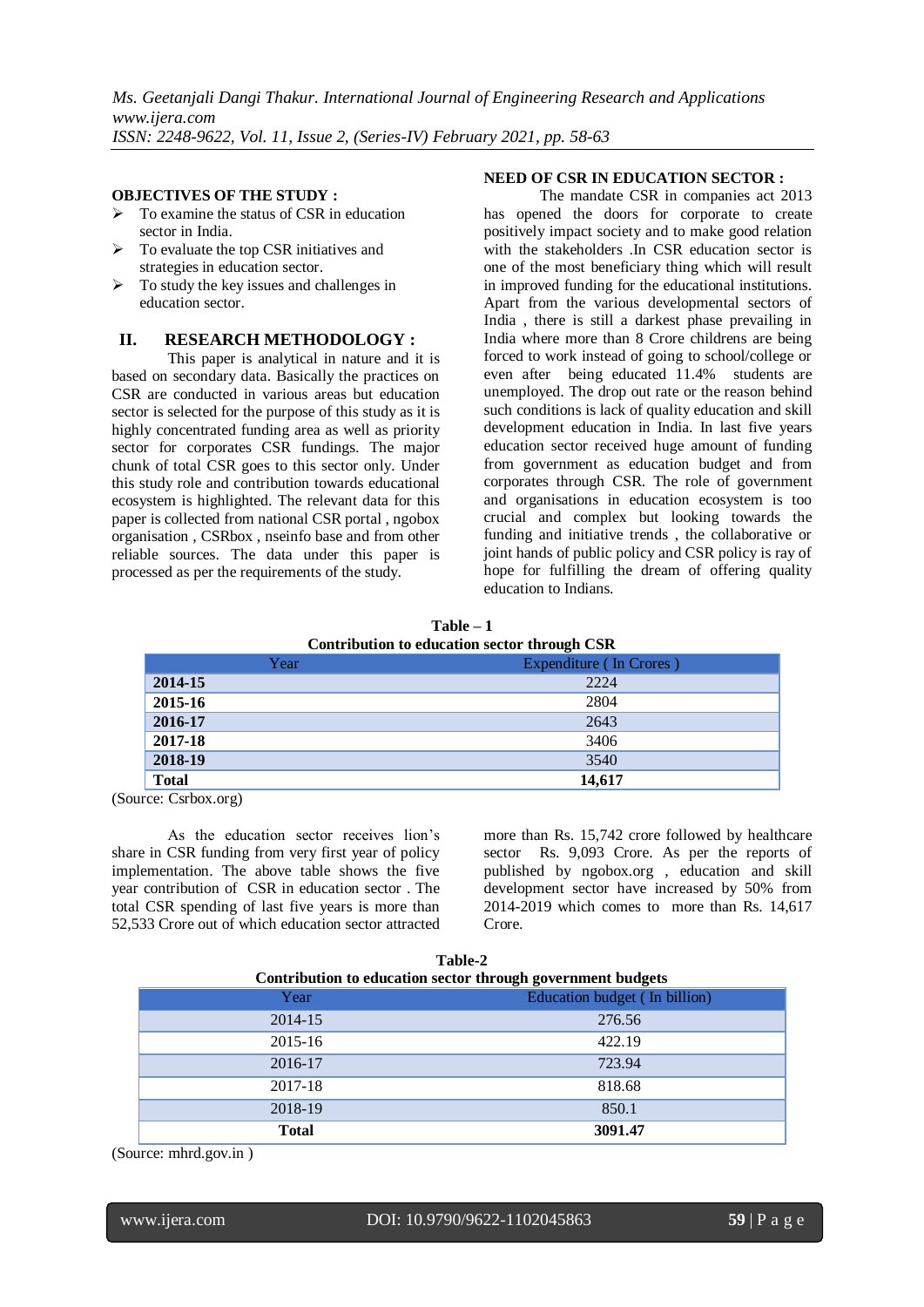In last five years education sector get allotment of Rs. 3091.47 billion funding by central government. The expenditure by central government for education sector is 3.7% though the National Education Commission(Kothari commission) recommended a 6% share of GDP expenditure on education sector and NITI aayog is thinking about increasing the education budget to 6% over next four years. The economic surveys of last few years says that government is limiting fiscal space to increase the share of spending on education. Therefore the fundings in education sector are abundant but not utilising properly which results in misuse of funds. As the Indian government is aiming to make \$ 5 trillion Indian economy , there is strong need to improve education ecosystem and address the key issues in this sector to gear up the economy.

## **CSR MODELS FOR EDUCATIONAL INITIATIVES**



## **Core Strategies for all three Models :**

- Identification of thrust area of investment and define scope of work.
- $\checkmark$  Identification of beneficiaries (Demographic Profile)
- Framing appropriate team with specialised expertise in concerned field.
- $\checkmark$  Designing monitoring & reporting body for regulating the programs.
- Ensuring impact and replicability of Model.

## **Table – 3: Top CSR Initiatives by companies in Education sector**

| S No.        | <b>Companies</b>           | <b>CSR</b> Initiatiatives                                          |  |  |
|--------------|----------------------------|--------------------------------------------------------------------|--|--|
| 1            | Larsen & Toubro            | Support more than 400 Schools                                      |  |  |
|              |                            | Reached out to over 2.4 Lakh Childrens.                            |  |  |
| $\mathbf{2}$ | Mahindra and Mahindra      | Established Mahindra Educational Institutions for higher education |  |  |
|              |                            | and run project Nanhi Kali.                                        |  |  |
| 3            | Adani Group                | Provide quality education to 300 Students                          |  |  |
|              |                            | Organised Career guidance programs for 2797 students               |  |  |
| 4            | Wipro                      | Run 63 educational projects                                        |  |  |
|              |                            | Support 2300 school institutions                                   |  |  |
| 5            | <b>Asian Paints</b>        | Support government mid day meal scheme                             |  |  |
|              |                            | Provide Infrastructure to over 1500 schools                        |  |  |
| 6            | <b>ICICI</b> bank          | Empowered over 950 rural schools                                   |  |  |
| 7            | <b>Reliance Industries</b> | Provide education to 1000 students                                 |  |  |
|              |                            | Set up 3 Schools                                                   |  |  |
| 8            | <b>Ultra Tech Cement</b>   | Run Project ' Utkarsh'<br>Provide benefits to 22000 students       |  |  |
|              |                            |                                                                    |  |  |
| 9            | Indian Oil                 | Run Shikshak Dakshata Vikas abhiyan                                |  |  |
|              |                            | Provide teachers to schools of 42 villages                         |  |  |
| 10           | Piramal Enterprises        | Provide quality education by 'Piramal foundation for education     |  |  |
|              |                            | leadership'                                                        |  |  |

(Source: The CSR journal)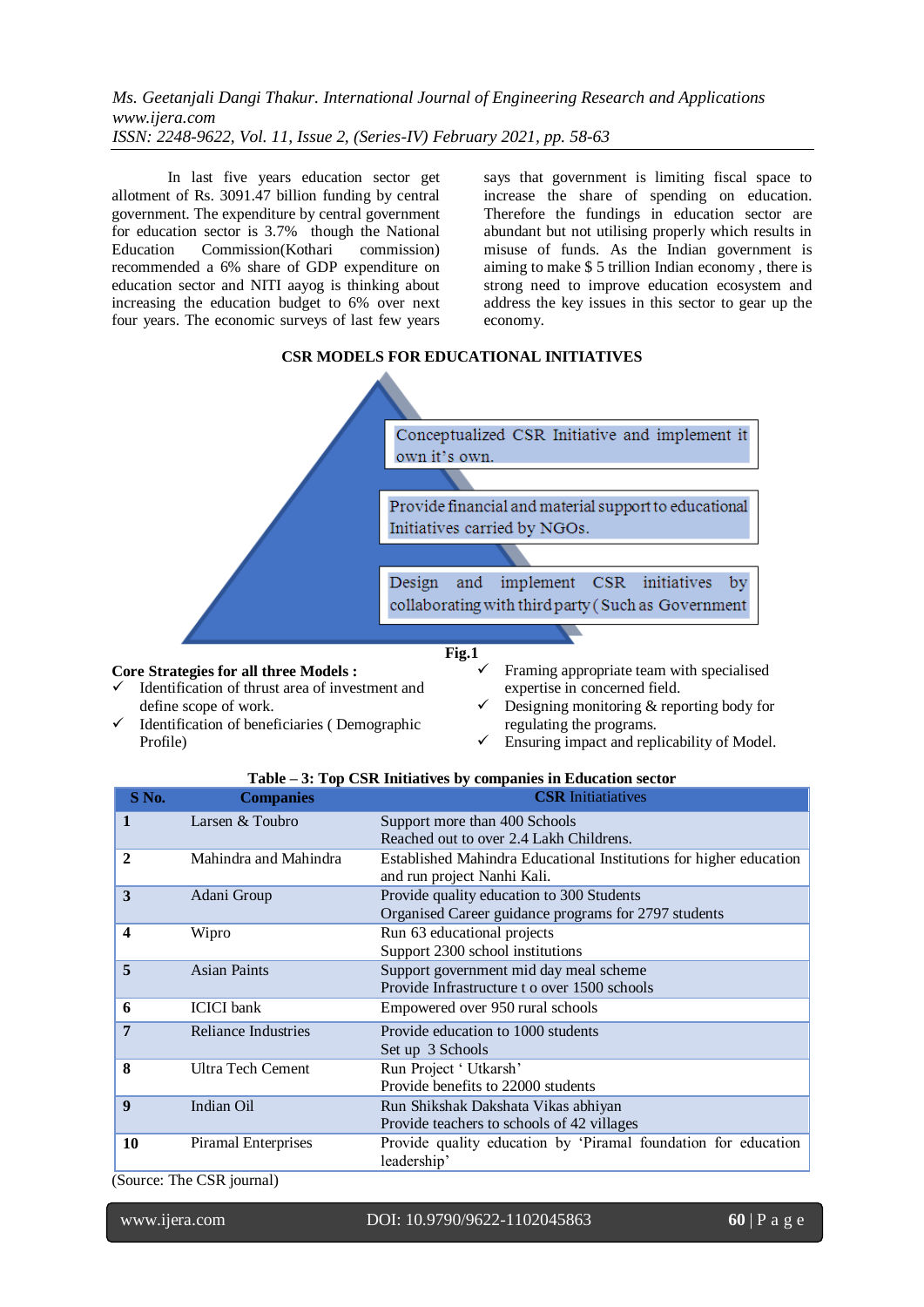The Mapping of education and CSR activities by top most companies shows that slowly and steadily corporate are moving in the direction of providing infrastructure, learning material , monetary support and quality education to students. The above table shows the contribution of CSR in education domain by top most corporate spenders which demonstrates that businesses are taking interest to address the educational issues by contribution in this respective sector.

| Top CSR projects in education sector |                                            |                                                                |                                       |                                                  |  |  |  |
|--------------------------------------|--------------------------------------------|----------------------------------------------------------------|---------------------------------------|--------------------------------------------------|--|--|--|
| S <sub>No.</sub>                     | Companies                                  | Projects                                                       | Project<br><b>Budget</b><br>[INR Cr.) | Location                                         |  |  |  |
| $\mathbf{1}$                         | Reliance Industries Ltd.                   | Jio Institute - Institution of<br>Eminence                     | 476.90                                | Maharashtra                                      |  |  |  |
| $\mathbf{2}$                         | National Thermal<br>Power Corporation Ltd. | Education and skill<br>development Initiatives                 | 132.03                                | Madhya Pradesh, Uttar<br>Pradesh, West Bengal    |  |  |  |
| 3                                    | Wipro Ltd.                                 | <b>Higher Education Programme</b>                              | 107.58                                | Haryana                                          |  |  |  |
| $\overline{\mathbf{4}}$              | Infosys Ltd.                               | Promoting education                                            | 102.32                                | PAN India                                        |  |  |  |
| 5                                    | Indian Oil Corporation<br>Ltd. (IOCL)      | Skill Development ltd.                                         | 81.84                                 | Odisha                                           |  |  |  |
| 6                                    | Tata steel Ltd.                            | <b>Educational Initiatives</b>                                 | 66.52                                 | Jharkhand, Odisha,<br>Maharashtra                |  |  |  |
| $\overline{7}$                       | Indian Oil Corporation<br>Ltd. (IOCL)      | Institute of Chemical<br>Technology                            | 54.71                                 | Odisha                                           |  |  |  |
| 8                                    | Maruti Suzuki India<br>Ltd.                | International Automobiles<br>Centre Of Excellence              | 50                                    | Gujarat                                          |  |  |  |
| 9                                    | HDFC Bank ltd.                             | <b>Zero Investment Innovation</b><br>For education Initiatives | 48                                    | PAN - India                                      |  |  |  |
| 10                                   | Larsen & Toubro ltd.                       | Skill Development<br>Infrastructure                            | 37.52                                 | Gujarat, Karnataka,<br>Maharashtra,<br>Telangana |  |  |  |

**Table-4**

( Source: csrbox.org )

Education is a highway to development and fulfilling corporate social responsibility in education is top core dimension area of funding. The above table highlighted the top educational projects in India with their prescribed budgets with lined up with an amount of Rs. 1,157.42 Crore. These projects are related with providing quality education, skill development programs, training programs , scholarships and sponsorships. The ideology behind taking such initiative projects in education is to transform the education ecosystem by providing continuous enhancement of knowledge and empowerment.

## **MAJOR CHALLENGES OF EDUCATION ECOSYSTEM IN INDIA**

Today Indian education is facing many rising challenges and these challenges are becoming apparent due to the reason of high demand and low supply gap. In India education is treated as short

term goal which leads to creation of problem for education ecosystem. Following are the key issues or challenges which will be addressed by CSR fundings.

 **Lack of Infrastructure :** educational institutions are said to be another home for every student. Students spend most of their waking hours in school/colleges and infrastructure is key element for student's learning. It creates favourable environment for students development that's why it plays vital role. According to the surveys conducted in this direction shows that in India approximately 90% don't have complete of proper infrastructure. Few facts and figures shows that in Manipur and Madhya Pradesh only 56% schools have electricity facility , in Odisha less than 57% schools have playgrounds , in Haryana 40% schools don't have boundary walls. Apart from this there is lack of laboratories , libraries , drinking water and sanitation facilities. So for corporate it is one of the area of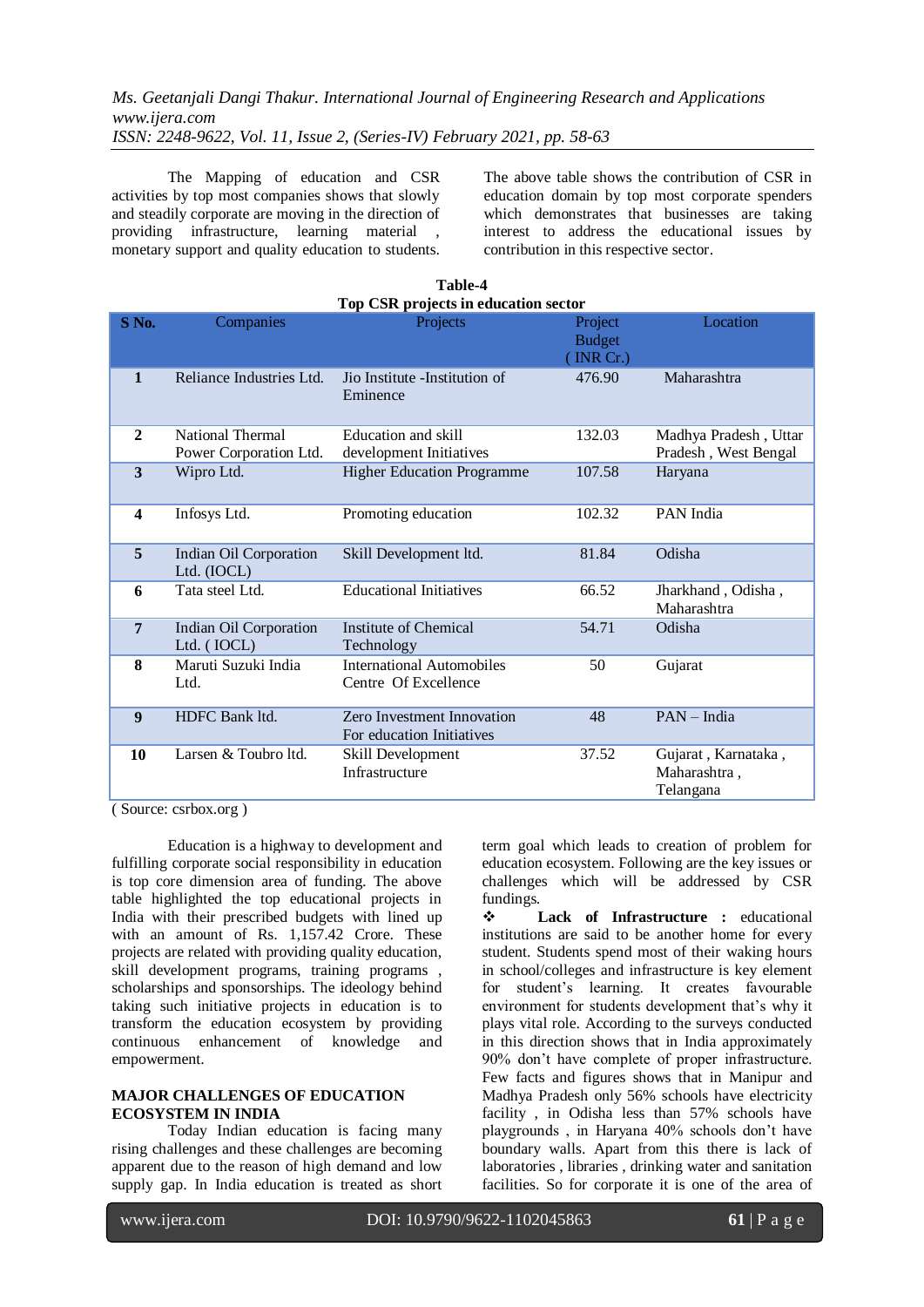spending their CSR budgets and the education system will deal with this challenge.

 **Lack of practical knowledge and training :** The ecosystem of Indian education is continuously lacking in providing practical knowledge to students. There is a huge gap between in education which students are getting and the education which industries demands for employment. In India there is 11.4% unemployment rate prevail among educated students. So there is need of practical knowledge and training programs to acquire skills to get job. A better corporate strategies towards this aspect will bring positive change in attitude and knowledge of students as well as in education level also.

 **Improper allocation of educational**  funds: In India every year more than Rs. 90 billion are invested in education sector. But there is no proper allocation and utilisation of those funds takes place. Other than this the annual public spending in education is 0.4% of GDP which is already inadequate in nature. Out of which funds are not utilised properly, which leads to creation of problem in the impact and growth of education in India. But in recent times the CSR policy is trying to sharpen the focus of this domain so that education sector will boost up which will solve the other societal issues also.

 **Teacher-student Ratio in India :** The another key issue of education sector in India is the gap between the demand and supply of teaching staff. In India the ratio of Teacher-student is on an average 30:1 which should be ideally 10:1 as per the other countries. So there is immense need of more teaching stall which will give proper time , attention , and skills to students. Currently there are some companies who investment their CSR funds in providing teaching staff to schools located in villages and in upcoming time corporate sector is showing huge potential to deal with such issues and challenges to improve education ecosystem in India.

#### **SUGGESTIONS TO IMPROVE EDUCATION ECOSYSTEM THROUGH CSR :**

We cannot deny this fact that Indian government and institutions have been trying to reform the existing education model in India because after spending much in this field government is not getting satisfactory impacts since very long. Ultimately education is a key to secure the better future of India, so there are several issues which need to be addressed to boost the entire education. Following are some ways to make improvements in education ecosystem in India.

4 *Skill based learning :* Today the system of Indian education forced everyone to study either science/maths or to go for administrative jobs. But no one is looking towards the interest and strength of student. So there is need of skill based learning to identify the key strengths of students so that they can shine in their particular field. CSR projects are conducted in several aspects and skill based learning programs will help to deal with many challenges of education sector.

 $\pm$ *Rural education :* In India there is already so much disparity , out of which it is harsh reality that public fundings are mostly spent on the urban cluster. But growth and development of 1.37 billion population requires to go in hand to hand in urban and rural India. the current scenario of CSR in looking like hope for rural education development. so there is need to shift in corporate perspectives of rural education funding.

*Training to educators :* Teacher plays most ÷. important role in students learning as they are shaping the future of nation , so there is need of well knowledgeable and trained educators in India. government is not at all think is this direction and here comes the role of CSR and corporate initiatives to invest in such kind of projects through which the institutions will get well trained teaching staff.

÷ *Infrastructure facilities :* As mentioned earlier the status of educational infrastructure in India, it is big issue in every corner of institutions that they don't have proper infrastructure. Today world is living in the era of technology and India is lacking it mostly in education sector where it is required the most. CSR is looking like a hope for developing proper infrastructure base for Indian institutes as this is the prime step to boost the level of education.

## **III. CONCLUSION :**

Once Dr. APJ Abdul Kalam has pointed out that ' Indian education framework needs a drastic change completely. Despite decades of initiatives and reforms by Indian government , huge number of students drop out from education and there is only 69.1 % literacy rate in both rural and urban India out of which more than 11.4% educated unemployment exist in India. government made several efforts to get progress in solving issues of education sector since long years yet as per the reports of UNESCO India ranked third in illiteracy. Government have very limited resources to tackle the issues and drawbacks of education system, and here comes the immense need of corporate CSR intervention in education sector because we cannot deny how significant the role education plays in shaping the future of nation. As government is aiming to make \$ 5 trillion Indian economy, there is immense need to gear up the whole education ecosystem and the trend of corporate CSR funding is road map for achieving better education ecosystem in India.

## **REFERENCES :**